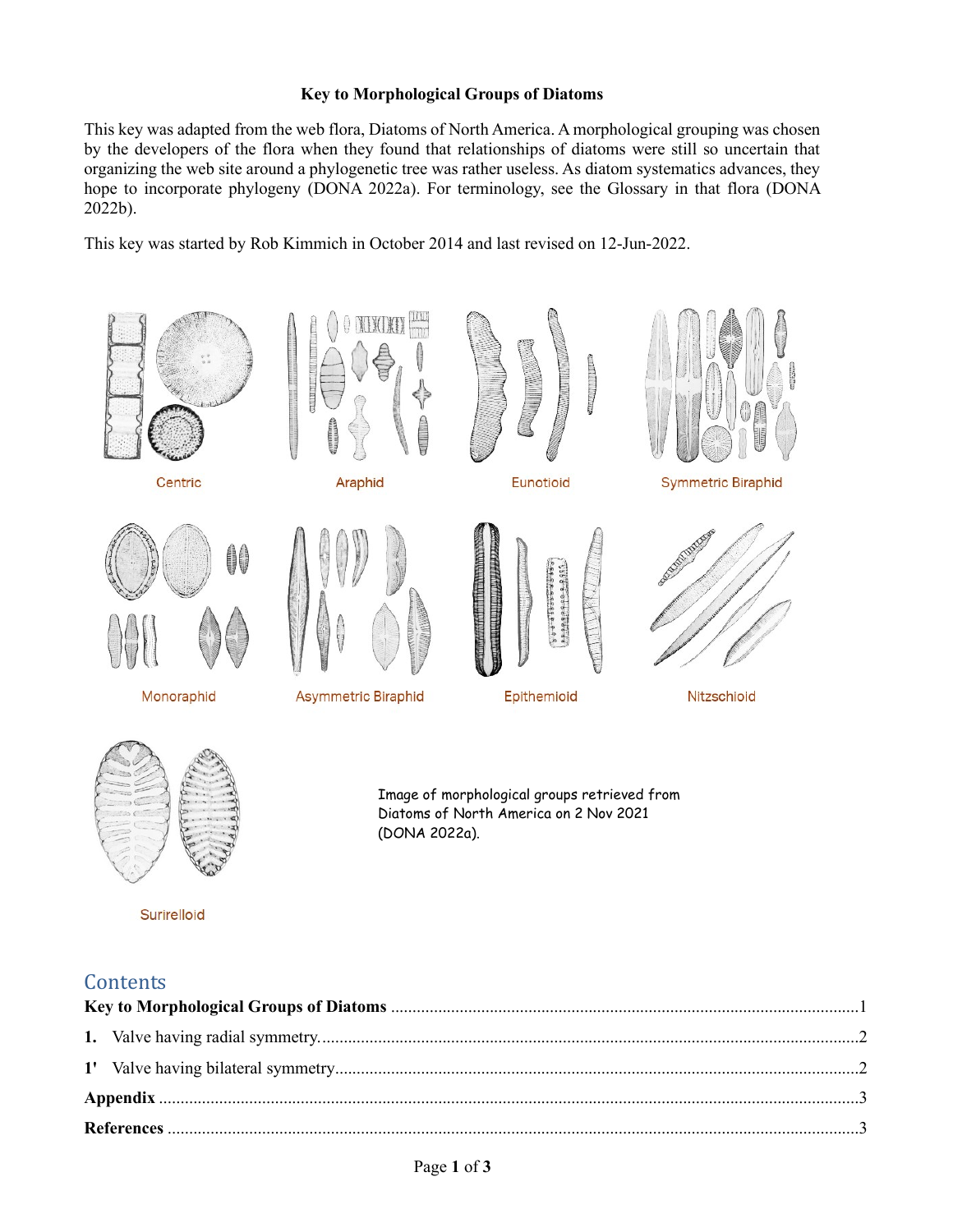**1.** Valve having radial symmetry.

Symmetric about a point or points. The points (poles) may be central or lateral. Outline circular, oval, elliptical, sometimes polygonal, rarely with shape of crescent or spindle. Processes common. Ornamentation never arranged in relation to a mid-line. No raphe present (Cox 2011, Cupp 1943)

- **2.** Valve usually circular, often with a ring of processes, but without distinctive poles (*Psammodiscus* is circular but is an araphid.) ..........................................................................................**Radial Centric**
- **2'** Valve with one or more poles. A pole may be an angle, horn, spine, or combination of these. Outline usually oval but sometimes polygonal, circular, or semicircular. (Cupp 1943)
	- **3.** Valve with one pole (e.g., *Urosolenia*, *Rhizosolenia*) ........................................**Unipolar Centric**
	- **3'** Valve with more than one pole (e.g., *Hydrosera*, *Terpsinoë*) ..........................**Multipolar Centric**
- **1'** Valve having bilateral symmetry

Symmetric about a line. A line can be the apical or transapical axis.

- **4.** Raphe absent from both valves.............................................................................................**Araphid**
- **4'** Raphe present on at least one valve.
	- **5.** Raphe present on only one valve of the frustule ........................................................**Monoraphid**
	- **5'** Raphe present on both valves.
		- **6.** Raphe branches short, usually located on valve mantle and face. (*Peronia* has one valve with diminutive raphe branches.) .......................................................................................................... **Eunotioid**
		- **6'** Raphe branches long, each extending from the central nodule. This nodule may be on the valve face or on the margin.
			- **7.** Raphe lying in the valvar plane (set on or into the valve face), not in a canal and not supported by fibulae (Cox 2012).
				- **8.** Valve symmetric to apical and transapical axes ...............................**Symmetric biraphid**
				- **8'** Valve asymmetric to the apical axis, the transapical axis, or both axes. (*Rhoicosphenia* on the convex valve has a reduced raphe consisting of short branches lying close to the apices.) ........................................................................................................ **Asymmetric biraphid**
			- **7'** Raphe on a canal supported by fibulae (Cox 2012).
				- **9.** Raphe lying partly to completely around the valve margin and raised onto a keel or lying on a tall, central keel (Round et al. 1990) .......................................................................**Surirelloid**
				- **9'** Raphe lying partly or completely against one of the valve margins, eccentric. (*Bacillaria* is an exception.)
					- **10.** Valve strongly asymmetric to apical axis, often arcuate. Transapical costae robust, acting as fibulae beneath the raphe ...........................................................................**Epithemioid**
					- **10'** Valve usually symmetric to apical axis, not arcuate. Fibulae usually short but sometimes form transapical costae ........................................................................................ **Nitzschioid**